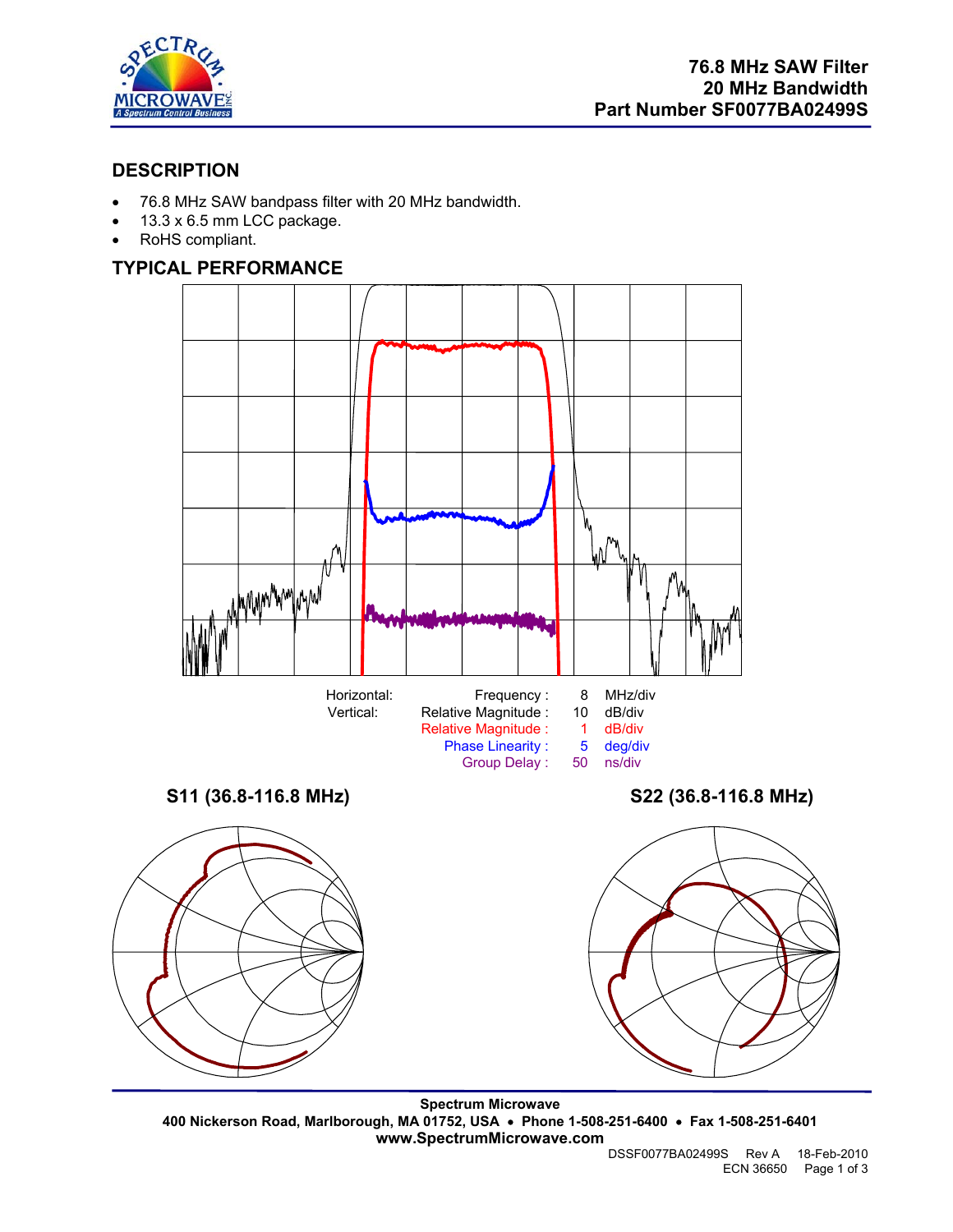

#### **SPECIFICATION**

| <b>Parameter</b>                                                                                               | <b>Min</b> | <b>Typ</b> | <b>Max</b> | <b>Units</b>    |
|----------------------------------------------------------------------------------------------------------------|------------|------------|------------|-----------------|
| Center Frequency, $F_c$                                                                                        |            | 76.8       |            | <b>MHz</b>      |
| Insertion Loss (@ Fc)                                                                                          |            | 16.2       | 20         | dB              |
| Amplitude Ripple                                                                                               |            | 0.3        | 1          | dB p-p          |
| Amplitude Ripple in any 3.84 MHz band $2\overline{ }$                                                          |            | 0.2        | 0.6        | dB p-p          |
| Lower 1 dB Frequency                                                                                           |            | 63.5       | 66.8       | <b>MHz</b>      |
| Upper 1 dB Frequency                                                                                           | 86.8       | 89.3       |            | <b>MHz</b>      |
| <b>Phase Linearity</b>                                                                                         |            | 1.3        | 5          | deg p-p         |
| <b>Group Delay Variation</b>                                                                                   |            | 20         | 100        | ns p-p          |
| Group Delay Variation in any 3.84 MHz band <sup>2</sup>                                                        |            | 20         | 70         | ns p-p          |
| <b>Absolute Delay</b>                                                                                          |            | 1.0        | 1.2        | <b>us</b>       |
| Rejection (5 to 7 MHz) $^3$                                                                                    | 40         | 49         |            | dB              |
| Rejection (7 to 26 MHz) $3\overline{3}$                                                                        | 45         | 53         |            | dB              |
| Rejection (35 to 57 MHz)                                                                                       | 40         | 50         |            | dB              |
| Rejection (97 to 118 MHz) $3$                                                                                  | 40         | 45         |            | dB              |
| Rejection (128 to 149 MHz) $3$                                                                                 | 45         | 50         |            | dB              |
| Source and Load Impedance                                                                                      |            | 50         |            | ohms            |
| <b>Temperature Coefficient of Frequency</b>                                                                    | -94        |            |            | ppm/°C          |
| <b>Ambient Temperature</b><br>Notes: 4 Fixed reference froguency All bondwidths are contered of this froguency |            | 25         |            | $\rm ^{\circ}C$ |

Notes: 1. Fixed reference frequency. All bandwidths are centered at this frequency.

- 2. Defined over 76.8+/-10 MHz.
- 3. Dependent upon PC board layout.

## **MAXIMUM RATINGS**

| Parameter                   | חוו | MAX |     |
|-----------------------------|-----|-----|-----|
| Storage Temperature Range   | -40 | 85  |     |
| Operating temperature Range | -40 | 85  |     |
| Input Power Level           |     |     | dBm |

### **MATCHING CIRCUIT**



Notes:

- Recommend 5% or better tolerance matching components. Typical inductor Q=45.
- Optimum values may change depending on board layout. Values shown are intended as a guide only.

**Spectrum Microwave 400 Nickerson Road, Marlborough, MA 01752, USA** • **Phone 1-508-251-6400** • **Fax 1-508-251-6401 www.SpectrumMicrowave.com**